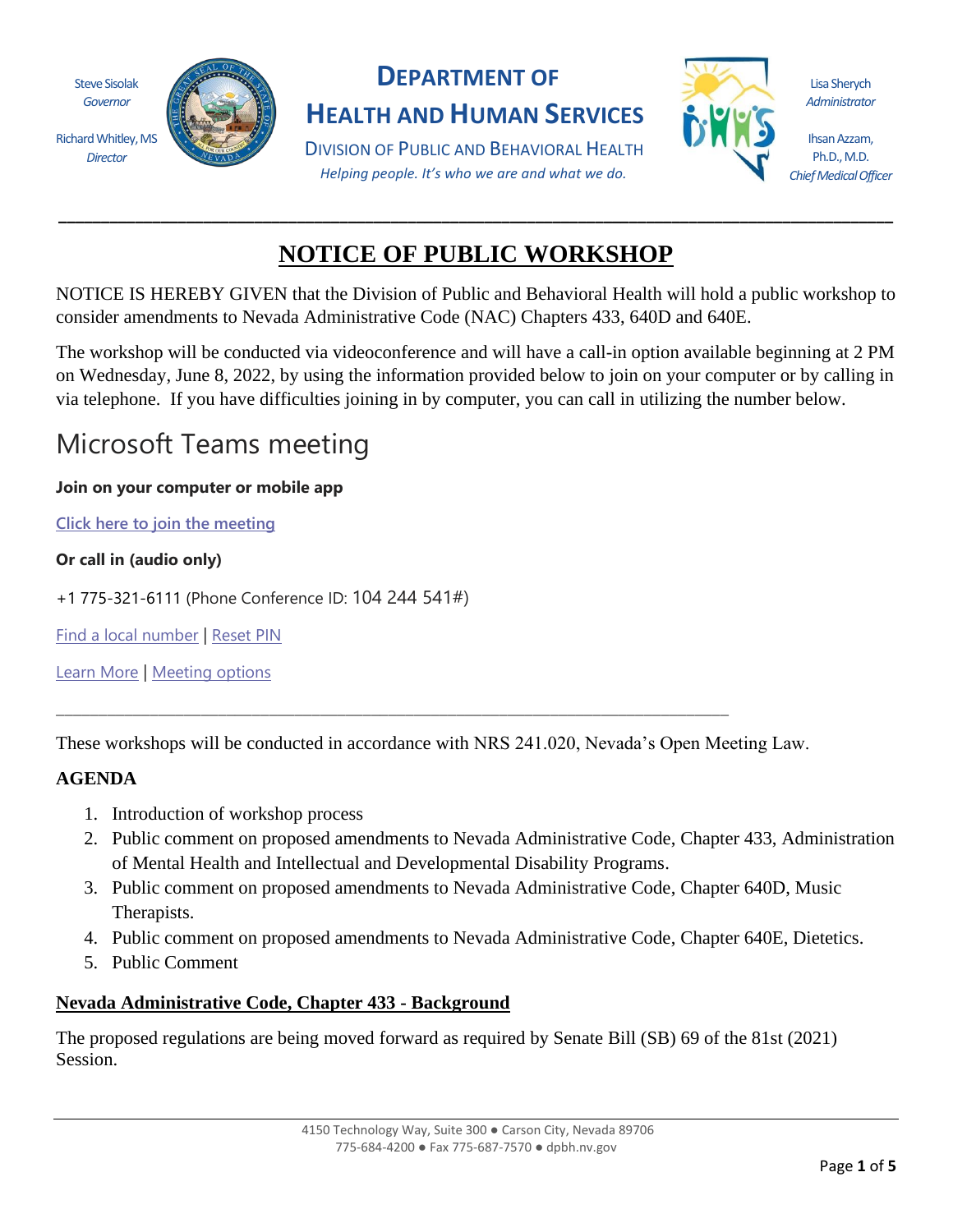Section 8 of the bill, in general, requires an adult to be certified by the Nevada Certification Board, or its successor organization, as a peer recovery support specialist or peer recovery support specialist supervisor before providing or supervising the provision of, as applicable, peer recovery support services for compensation as a regular part of his or her job duties; provides for the imposition of a civil penalty against an adult who violates that requirement; and authorizes an adult who is not certified to provide peer recovery support services to adults for compensation as an intern under certain circumstances.

Section 15 of the bill authorizes the Division to bring an action to enjoin any adult from providing or supervising the provision of peer recovery support services in violation of section 8.

Section 15.6 of the bill requires an employer, a person or an entity who employs a person for the purpose of providing or supervising the provision of peer recovery support services in a position where the person has regular and substantial contact with minors or retains an independent contractor to provide those services in such a position to undergo a screening to determine whether the person has, within the immediately preceding 5 years, been the subject of a substantiated report of the abuse or neglect of a child; or a violation of provisions prohibiting certain sexual conduct regarding minors, corporal punishment in public schools or the use of aversive interventions against pupils with disabilities in private schools. In general section 15.6 prohibits the employment of a person or retention of a person as an independent contractor for the purpose of providing peer recovery support services in a position where the person has regular and substantial contact with minors if the person has been found to have engaged in such conduct within the immediately preceding 5 years; and requires the termination of an employee or independent contractor who provides peer recovery support services in a position where the person has regular and substantial contact with minors and has been found to have engaged in such conduct within that period. It also authorizes an employee or independent contractor who believes that the information provided through a screening is incorrect to attempt to correct the information.

Section 15.6, subsection 7 of Senate Bill 69, requires the Division to adopt regulations to establish civil penalties to be imposed against any person or entity that fails to comply with the requirements of Section 15.6. In addition, it authorizes the Division to adopt regulations establishing a process to determine whether an employee or independent contractor who has been found to have engaged in such conduct within the immediately preceding 5 years may continue to provide peer recovery support services and have regular and substantial contact with minors.

#### **Nevada Administrative Code, Chapter 640D, Music Therapists - Background**

The proposed regulations are being moved forward as a result of Assembly Bill 330 of the  $81<sup>st</sup>$  (2021) legislative session which requires each regulatory body, in this case the Board of Health, to adopt regulations to effectuate the purposes of the following bill requirements:

*1. A person who, in secondary or postsecondary education, completes a training program for occupational, vocational, career, trade or technical education approved by the State Board of Education and receives a certificate for the completion of that program is eligible to receive equivalent credit towards the satisfaction of requirements for the issuance of any professional and occupational licenses and certifications relating to the training received.*

*2. For a person to be eligible to receive equivalent credit pursuant to subsection 1, the secondary or postsecondary education received by the person pursuant to title 34 of NRS must be consistent with the requirements for the issuance of professional or occupational licenses and certifications established pursuant to the provisions of title 54 of NRS and the regulations adopted pursuant thereto.*

*3. Any person aggrieved by a decision of a regulatory body concerning eligibility for equivalent credit pursuant to this section may appeal to the regulatory body for a determination whether the training satisfies the requirements for professional or occupational licensure or certification, as applicable. An appeal made*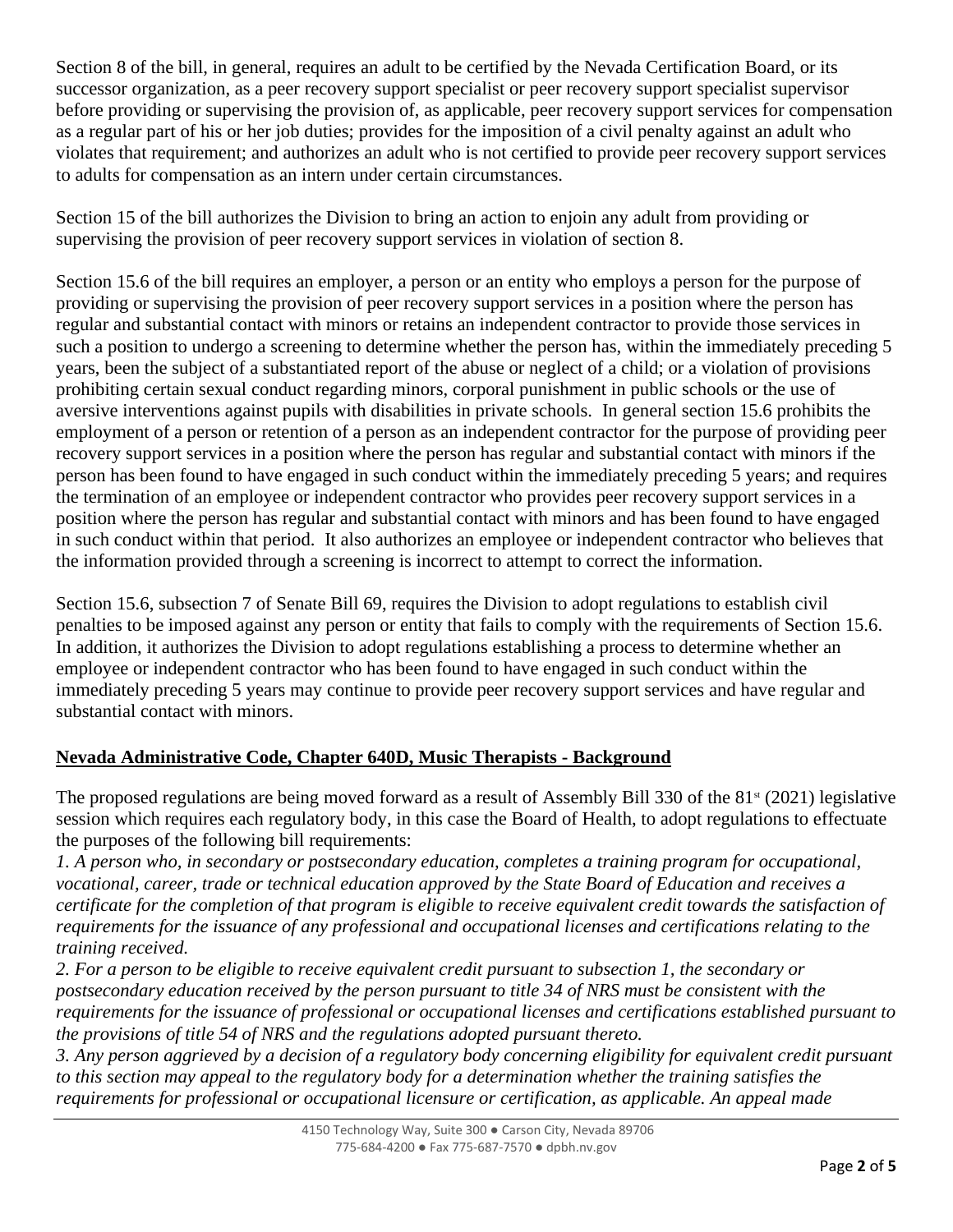*pursuant to this subsection must be conducted as provided for the appeal of the denial of a professional or occupational license or certificate by that regulatory body.*

In addition, the proposed regulations amend NAC 640D.200 relating to unlicensed music therapy complaints by requiring the Executive Officer to investigate such complaints, not allowing unlicensed individuals to engage in music therapy services until the individual becomes licensed, and other related provisions.

The proposed regulations also amend NAC 640D.210, as it relates to a complaint against a licensee or an applicant for a license to practice music therapy, to allow the Executive Officer to conduct an investigation, and if substantiated, to forward the complaint, information collected as part of the investigation, and the investigative results to the Certification Board for Music Therapists.

#### **Nevada Administrative Code, Chapter 640E, Dietetics - Background**

The proposed regulations are being moved forward as a result of Assembly Bill 73 and Assembly Bill 330 of the  $81<sup>st</sup>$  (2021) legislative session.

Assembly Bill 330 requires each regulatory body, in this case the Board of Health, to adopt regulations to effectuate the purposes of the following bill requirements:

*1. A person who, in secondary or postsecondary education, completes a training program for occupational, vocational, career, trade or technical education approved by the State Board of Education and receives a certificate for the completion of that program is eligible to receive equivalent credit towards the satisfaction of requirements for the issuance of any professional and occupational licenses and certifications relating to the training received.*

*2. For a person to be eligible to receive equivalent credit pursuant to subsection 1, the secondary or postsecondary education received by the person pursuant to title 34 of NRS must be consistent with the requirements for the issuance of professional or occupational licenses and certifications established pursuant to the provisions of title 54 of NRS and the regulations adopted pursuant thereto.*

*3. Any person aggrieved by a decision of a regulatory body concerning eligibility for equivalent credit pursuant to this section may appeal to the regulatory body for a determination whether the training satisfies the requirements for professional or occupational licensure or certification, as applicable. An appeal made pursuant to this subsection must be conducted as provided for the appeal of the denial of a professional or occupational license or certificate by that regulatory body.*

Assembly Bill 73 removes the requirement that the Board of Health establish a fee for the late renewal of a license and the issuance of a duplicate license. The proposed regulations follow suit be removing these fees. Assembly Bill 73 amends the requirements for a provisional license; therefore, the amendment to NAC 640E.100 (1) in section 4 of the proposed regulations, as it relates to the issuance of a provisional license, refers back to NRS 640E.180.

In addition, the proposed regulations amend NAC 640E.200 relating to unlicensed dietitian complaints by requiring the Executive Officer to investigate such complaints, not allowing unlicensed individuals to engage in the practice of dietetics until the individual becomes licensed, and other related provisions.

The proposed regulations also amend NAC 640E.210, as it relates to a complaint against a licensee or an applicant for a license to practice dietetics, to allow the Executive Officer to conduct an investigation, and if substantiated, to forward the complaint, information collected as part of the investigation, and the investigative results to the Commission on Dietetic Registration.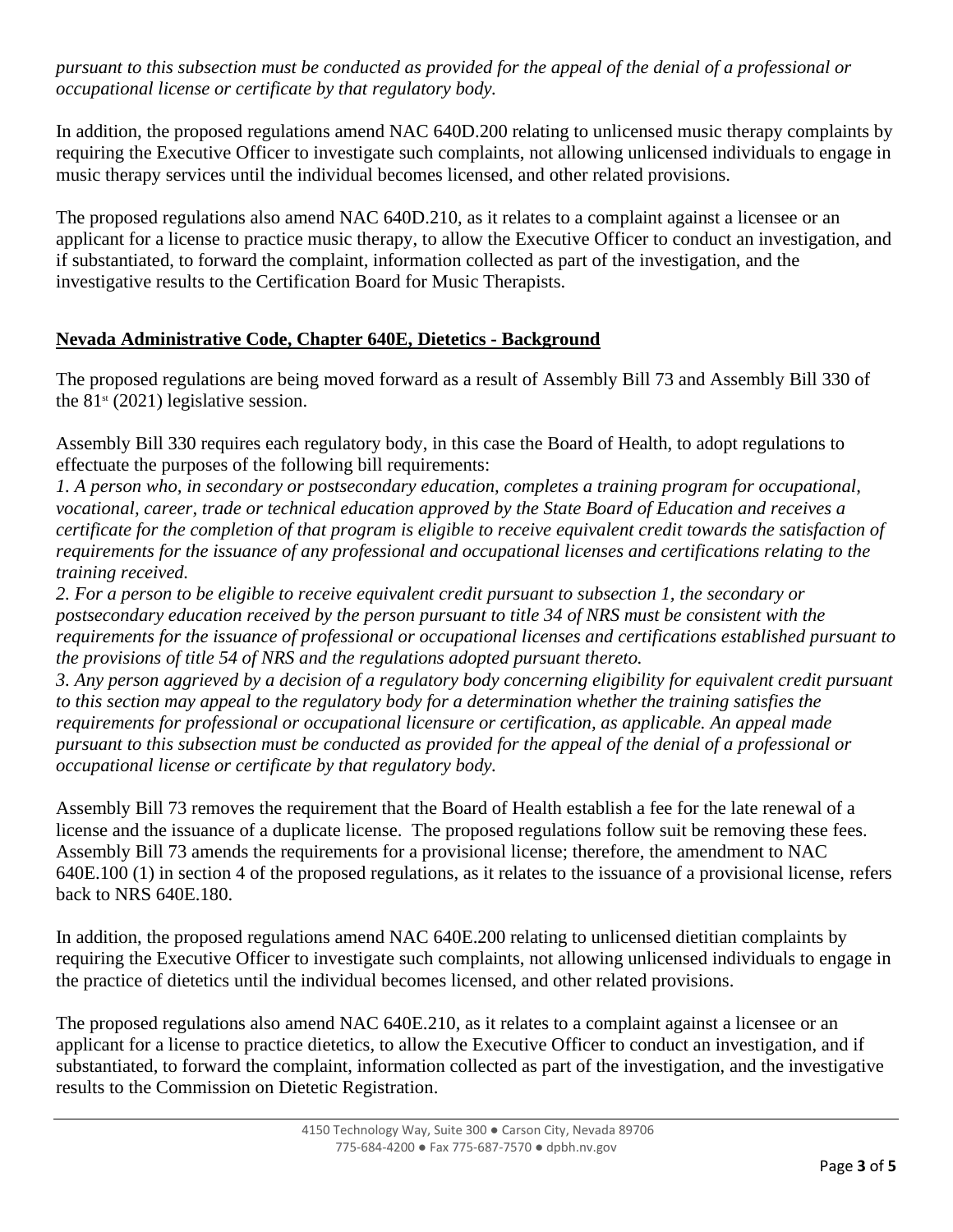The proposed regulations also omit NAC 640E.120 and NAC 640E.130 which are no longer relevant with the passage of Assembly Bill 73.

Members of the public may make oral comments at this meeting. Persons wishing to submit written testimony or documentary evidence may submit the material to Leticia Metherell, Health Program Manager at the following address:

> Leticia Metherell Division of Public and Behavioral Health 727 Fairview Drive, Suite E Carson City, NV 89701 Phone: 775-684-1030 Fax: 775-684-1073 Email: lmetherell@health.nv.gov

Members of the public who require special accommodations or assistance at the workshops are required to notify Leticia Metherell, Health Program Manager, in writing to the Division of Public and Behavioral Health, 727 Fairview Drive, Suite E, Carson City, NV 89701, by calling 775-684-1045 or via email at: [lmetherell@health.nv.gov](mailto:lmetherell@health.nv.gov) at least five (5) working days prior to the date of the public workshop.

You may contact Leticia Metherell by calling 775-684-1045 or via email at Imetherell@health.nv.gov for further information on the proposed regulations or how to obtain copies of the supporting documents.

A copy of the notice and the proposed regulations are on file for inspection and/or may be copied at the following locations during normal business hours:

Division of Public and Behavioral Health Division of Public and Behavioral Health Carson City, NV Las Vegas, NV

727 Fairview Drive, Suite E 4220 S. Maryland Parkway, Suite 100, Bldg A

Nevada State Library and Archives 100 Stewart Street Carson City, NV

A copy of the regulations and small business impact statement can be found on the Division of Public and Behavioral Health's web page:

[https://dpbh.nv.gov/Reg/HealthFacilities/State\\_of\\_Nevada\\_Health\\_Facility\\_Regulation\\_Public\\_Workshops/](https://dpbh.nv.gov/Reg/HealthFacilities/State_of_Nevada_Health_Facility_Regulation_Public_Workshops/)

A copy of the public workshop notice can also be found at Nevada Legislature's web page: <https://www.leg.state.nv.us/App/Notice/A/>

A copy of this notice has been posted at the following locations:

- 1. Division of Public and Behavioral Health, 4150 Technology Way, First Floor Lobby, Carson City
- 2. Nevada State Library and Archives, 100 Stewart Street, Carson City
- 3. Legislative Building, 401 S. Carson Street, Carson City
- 4. Grant Sawyer Building, 555 E. Washington Avenue, Las Vegas